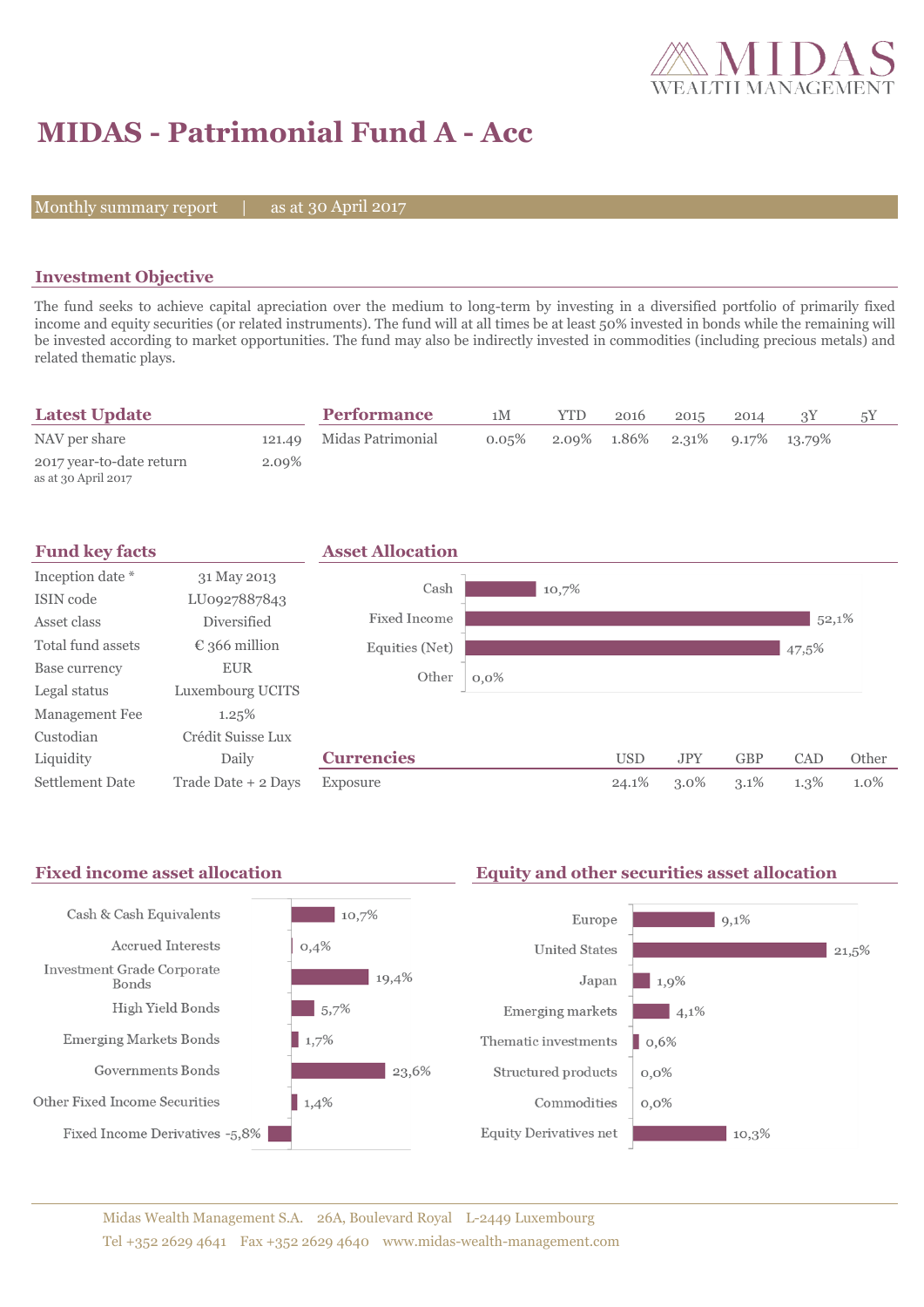

## **MIDAS - Patrimonial Fund A - Acc**

Monthly summary report | as at 30 April 2017

| Top 10 fixed income holdings         | <b>YTM</b> | Rating     | Weight  | <b>Fixed income rating breakdown</b> |
|--------------------------------------|------------|------------|---------|--------------------------------------|
| DEUTSCHLAND REP : DBR o 08/15/26     | $0.3\%$    | AAA        | 5.4%    |                                      |
| BTPS: BTPS 2.2 06/01/27              | $2.3\%$    | <b>BBB</b> | $3.6\%$ | AAA<br>10,7%                         |
| BTPS: BTPS 0.35 11/01/21             | 0.8%       | <b>BBB</b> | $3.5\%$ | 6,0%<br>AA                           |
| SPANISH GOV'T: SPGB 0 3/4 07/30/21   | 0.2%       | $BBB+$     | $3.1\%$ | 1,8%<br>A                            |
| FRANCE O.A.T.: FRTR 0 1/2 05/25/25   | $0.5\%$    | AA         | $3.0\%$ | <b>BBB</b><br>49,1%                  |
| SPANISH GOV'T: SPGB 11/2 04/30/27    | 1.7%       | $BBB+$     | $3.0\%$ | BB<br>$9,3\%$                        |
| GAZPROMBANK: GPBRU 3.984 10/30/18    | 1.1%       | $BB+$      | $1.1\%$ | B<br>6,4%                            |
| PORTUGUESE OT'S : PGB 2.2 10/17/22   | $2.0\%$    | $BB+$      | 1.1%    |                                      |
| ATOS: ATOFP 2 3/8 07/02/20           | $0.4\%$    | <b>NR</b>  | $0.9\%$ | CCC<br>0.6%                          |
| SPAIN I/L BOND : SPGBEI 0.3 11/30/21 | 0.7%       | $BBB+$     | $0.9\%$ | NR<br>16,2%                          |

| Sector                  | Weight      | <b>Equity sector breakdown</b>                                                                                                                   |                                                                                |  |
|-------------------------|-------------|--------------------------------------------------------------------------------------------------------------------------------------------------|--------------------------------------------------------------------------------|--|
| Financials              | 0.7%        | <b>Consumer Discretionary</b>                                                                                                                    | $13.5\%$                                                                       |  |
| Financials              | 0.7%        | Consumer Staples                                                                                                                                 | 10,2%                                                                          |  |
|                         | 0.7%        | Energy                                                                                                                                           | 8,6%                                                                           |  |
| Financials              | 0.7%        | Financials                                                                                                                                       | 15,8%                                                                          |  |
| <b>Consumer Staples</b> | 0.6%        | Health Care                                                                                                                                      | 13,2%                                                                          |  |
|                         | $0.6\%$     |                                                                                                                                                  | 17,9%                                                                          |  |
|                         | $0.6\%$     |                                                                                                                                                  | 9,7%                                                                           |  |
|                         |             |                                                                                                                                                  | 1,5,6%                                                                         |  |
|                         |             |                                                                                                                                                  | $\Box$ 2.3%                                                                    |  |
|                         |             | Utilities                                                                                                                                        | $\blacksquare$ 1.3%                                                            |  |
| <b>Health Care</b>      | 0.6%        | Real Estate                                                                                                                                      | $\blacksquare$ 1,8%                                                            |  |
|                         | Industrials | <b>Consumer Discretionary</b><br><b>Information Technology</b><br><b>Information Technology</b><br>0.6%<br><b>Information Technology</b><br>0.6% | <b>Information Technology</b><br>Industrials<br>Materials<br>Telecommunication |  |

### **Top 5 funds and other holdings**

| Nordea Stable Emerging Markets Equity   | $2.2\%$ |
|-----------------------------------------|---------|
| Robeco US Select Opportunities Equities | $2.0\%$ |
| iShares MSCI Emerging Markets           | $1.9\%$ |
| Amundi ETF TOPIX EUR Hedged             | $1.9\%$ |
| <b>MM</b> Convertible Europe            | 1.4%    |